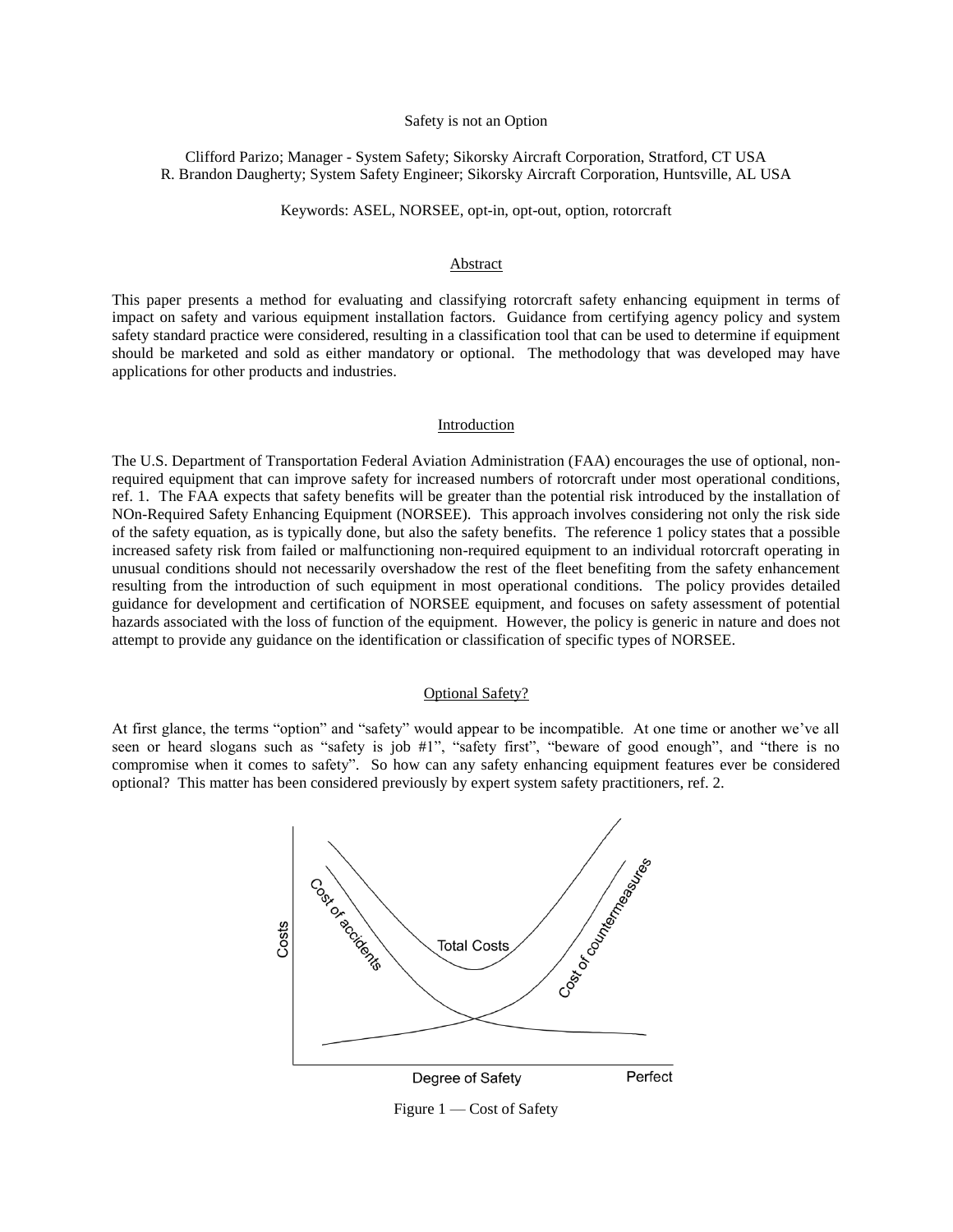Figure 1 notionally depicts costs associated with accidents that are attributed to the absence of safety, along with those costs that are associated with countermeasures that would be required to mitigate or eliminate those accidents. The costs of accidents could be associated with injuries and fatalities, damage to equipment and property, loss of productivity, damage to reputations, reduced future sales, higher insurance premiums, and litigation. Countermeasure costs could include those associated with additional safety training, product operating restrictions, redesign, retrofit, and additional maintenance and inspections. They could also include the costs associated with developing, installing, operating, and maintaining NORSEE equipment. Figure 1 also shows total costs which are the sum of the accident and countermeasure costs. Consider first the state of zero safety. Nothing is spent on countermeasures but accidents are costly resulting in a high but finite total cost. At the opposite end of the safety spectrum we see decreasing safety returns from ever increasing cost of countermeasures, with total costs becoming prohibitively expensive in order to achieve a state of perfect safety. The desired state of safety must therefore lie somewhere between these two extremes, probably somewhere to the right of the degree of safety associated with the lowest total costs.

MIL-STD-882E provides guidance for mitigating identified safety risks by alternative means, including the incorporation of hazard warning and safety devices, ref. 3. Paragraph 4.3.4 of the MIL-STD states that when a safety hazard cannot be eliminated through design, the associated risk should be reduced to the lowest acceptable level within the constraints of cost, schedule, and performance by applying the system safety design order of precedence. Figure 2 shows that incorporation of warning and safety devices falls in between hazard elimination and relying on personnel for achieving safety.



Figure 2 — System Safety Order of Precedence

The rotorcraft design and development team is therefore presented with a number of options and alternatives for achieving program safety requirements. Safety-affecting design decisions typically involve a combination of individual stakeholder preference, experience, and judgment. Fortunately, the system safety team has a number of tools at their disposal that can be used to assess and influence system architectures and developing designs in terms of hardware, software, human interfaces, incorporation of safety lessons learned from other programs, and compliance with the aforementioned system safety order of precedence. These safety analyses include the preliminary hazard analysis, system and sub-system hazard analyses, hazard tracking, and safety assessments as described in the MIL-STD, and the functional hazard assessment, preliminary system safety assessment, and system safety assessment as described in the reference 4 civil aircraft equivalent, SAE ARP-4761. The process works especially well when the system safety program is properly planned, engaged early, appropriately staffed, and tied to a systems engineering process. Rotorcraft development programs that satisfy these requirements are typically sponsored, managed, regulated, and/or funded by sophisticated customers or certifying agencies such as the US DOD and FAA. These types of programs tend to drive the development of new safety technologies because they have the experience, vision, and possess the resources to do so. Examples include Global Position System-based rotorcraft terrain avoidance systems (TAWS and EGPWS), advanced air traffic collision alert and avoidance systems (TCAS), expanded capability engine inlet air particle filtration, and overwater rotorcraft emergency ditching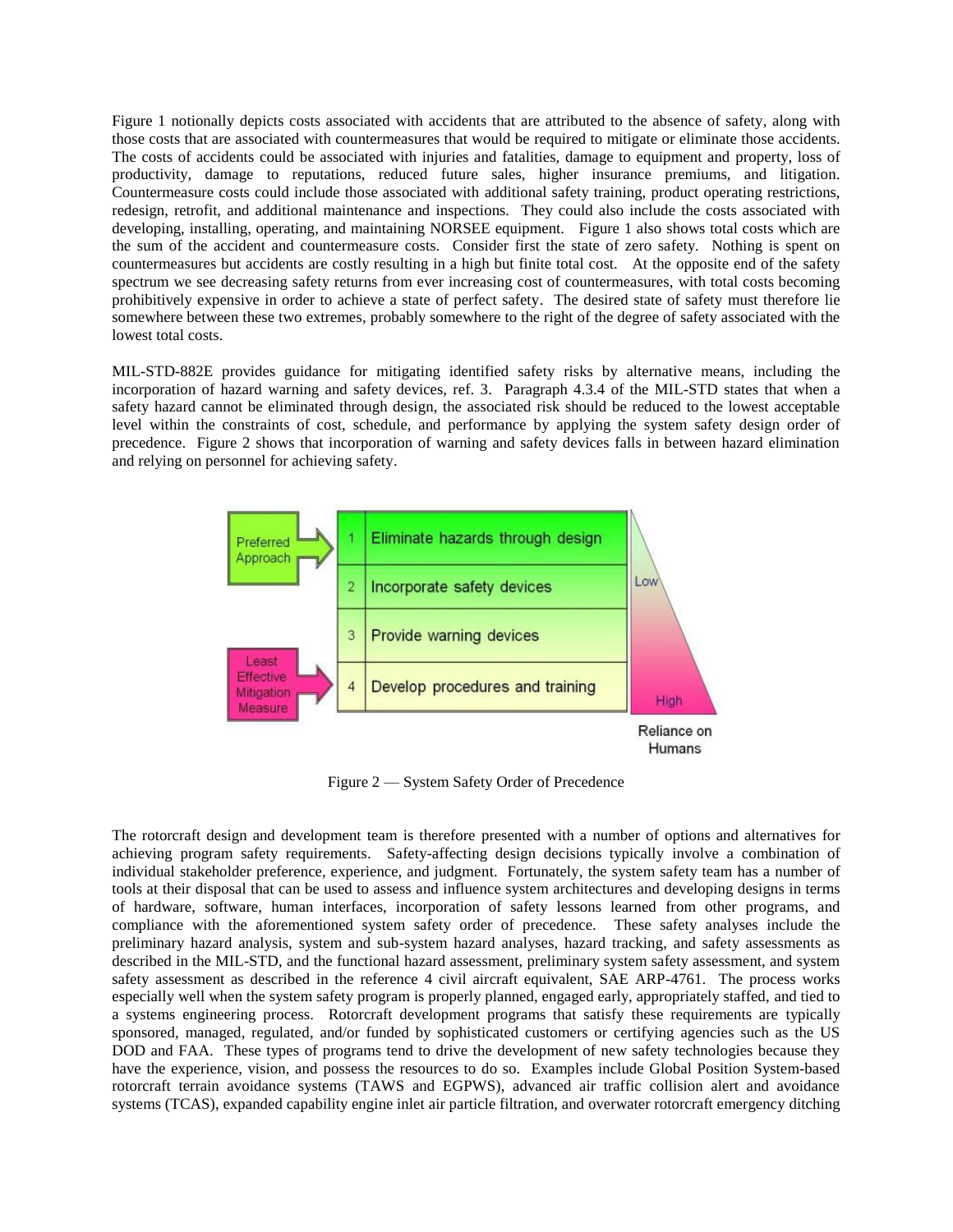survivability equipment. Once developed and fleet proven, these types of systems/equipment become excellent candidates for NORSEE consideration for marketing and sales discussions with other potential customers.

# ASEL Process

An Aviation Safety Equipment List (ASEL) process was developed to provide consistency regarding inclusion of mandatory versus optional safety equipment in new rotorcraft customer proposal offerings. Four equipment classification categories of decreasing safety impact were defined, as illustrated in Figure 3.



Figure 3 — Aviation Safety Equipment Definitions

An ad-hoc ASEL committee was tasked with developing lists of safety equipment classifications for each rotorcraft product line and their various mission configurations. The committee was comprised of individuals that have extensive experience in areas of rotorcraft system safety, accident investigation, pilot operations, engineering design & development, marketing & sales, litigation management, and customer support. ASEL classifications were based on the impact that the particular equipment has in preventing and/or mitigating the effects of rotorcraft accidents and incidents, as well as the complexity of the equipment, invasiveness to installation, customer acceptance, reliability, weight, and lifecycle costs. Information sources included accident reports and recommendations from industry and operator safety groups. Differences in operator missions, operating environment, and other factors may result in different ASEL classifications for the same piece of safety equipment on similar rotorcraft. Documenting classification rationale is therefore essential. The process calls for the committee to meet on a recurring basis to update the ASEL lists based on fleet experience, customer acceptance of opt-out and opt-in safety equipment recommendations, and technological readiness of new candidate ASEL equipment.

There are several benefits associated with establishing safety equipment lists. First and foremost it reduces the possibility that an important piece of safety equipment will be left out of a new product proposal and subsequent production contract. It provides key safety information so customers can make informed decisions, and a forum for discussing that information with customers when the need arises. This helps fulfill the obligation to treat all customers fairly and openly with regard to safety. And that could eventually develop into a market discriminator and recognition as an industry leader in terms of the lifecycle safety of our products, and the people who operate and fly in them.

An ASEL classification tool was developed to assist in determining safety equipment categories for the various rotorcraft product lines and customer configurations. Refer to Figure 4.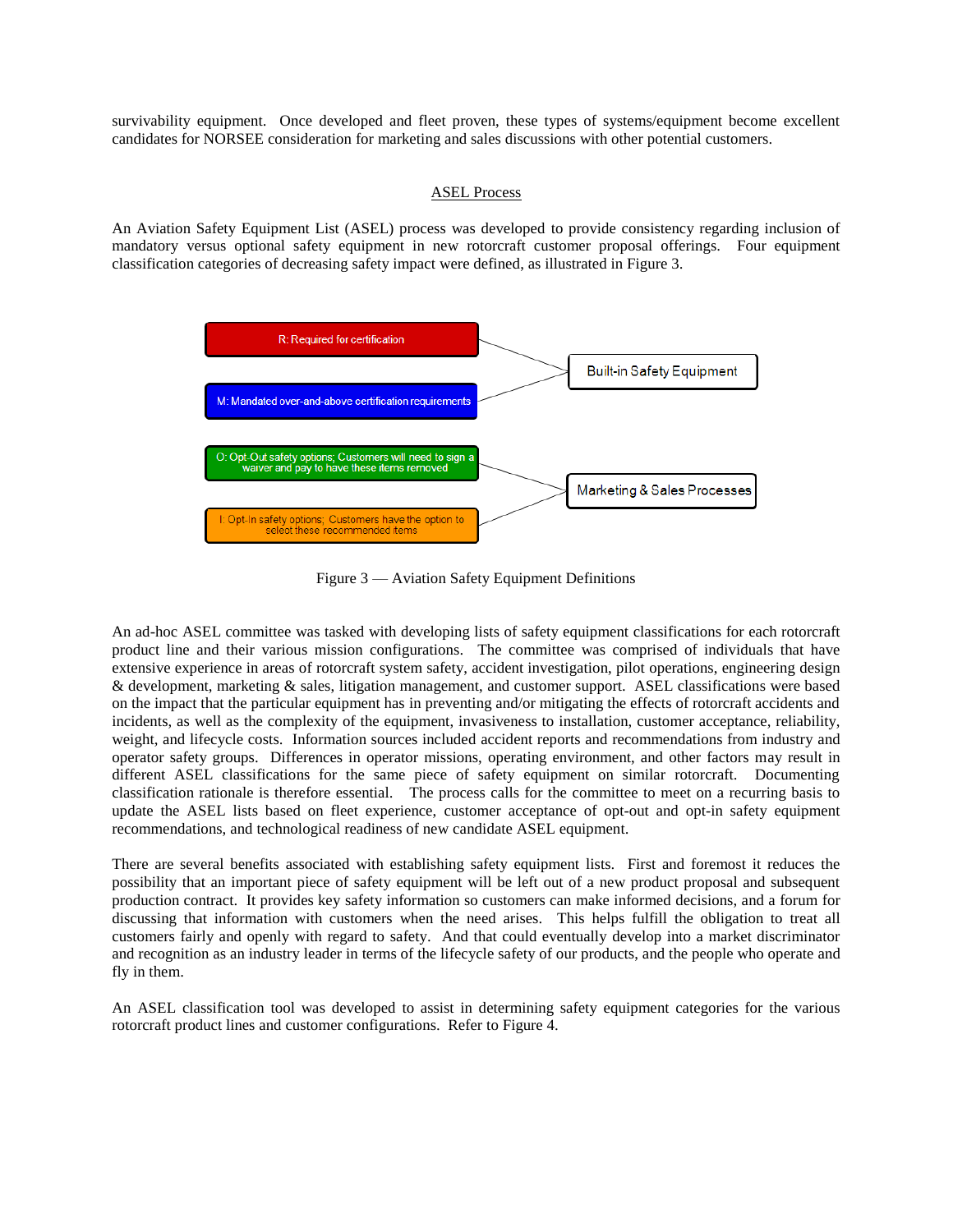| <b>ASEL</b><br>Ranking<br><b>Matrix</b> |        | Safety Equipment Implementation |              |            |
|-----------------------------------------|--------|---------------------------------|--------------|------------|
|                                         |        | Easy $(3)$                      | Moderate (2) | Hard $(1)$ |
| Safety Impact                           | Hi(3)  | 9                               | 6            | 3          |
|                                         | Med(2) | 6                               | 4            | 2          |
|                                         | Low(1) | 3                               |              |            |

| <b>ASEL Classification Factors</b> |                |  |  |  |
|------------------------------------|----------------|--|--|--|
| Impact                             | Implementation |  |  |  |
| Fleet History                      | Cost           |  |  |  |
| <b>Mission Risk</b>                | Weight         |  |  |  |
| Exposure                           | Complexity     |  |  |  |
| <b>Effectiveness</b>               | Maturity       |  |  |  |

| <b>Classification</b> | ASEL Definition                                  | <b>Exception Management</b> |  |
|-----------------------|--------------------------------------------------|-----------------------------|--|
| Mandated (5-9)        | No aircraft deliveries without this equipment    | <b>Waiver Process</b>       |  |
| Opt-Out $(3-4)$       | Customers sign / pay to have these items removed | Safety Intervention         |  |
| Opt-In $(1-2)$        | Recommended but optional safety equipment        | N/A - Customer Choice       |  |

Figure 4 — ASEL Classification Tool

The tool is similar to hazard risk assessment matrices described in references 2 and 3. It is essentially a table with three rows denoting safety impact associated with incorporation of the safety equipment being classified, and three columns for equipment implementation. Safety impact ranges qualitatively from low to high depending on factors such as effectiveness of the equipment in preventing or mitigating the results of an accident or incident. Similarly, equipment implementation ranges qualitatively from easy to hard depending on cost, weight, complexity, maturity and other factors associated with installation of the subject equipment. Impact and implementation ranks are each numbered from one (1) to three (3) and each of the cells where the rows intersect columns are labeled with the resulting ASEL classification, which is the simple product of the two. The tool facilitates combining ASEL classification inputs from multiple individuals, where the end result is the arithmetic average.

ASEL values between five (5) and nine (9) correspond to a Mandated ASEL classification due the combination of relatively high safety impact and ease of installation. In general, equipment falling into this category are treated as if they were required for certification by regulatory authorities or customers, and unless a waiver is accepted, rotorcraft will not be delivered without it. TAWS and EGPWS are examples of Mandated safety equipment. Their benefit in preventing controlled flight into terrain accidents is widely recognized, and current trends call for it to be integrated into avionic systems to the point where it cannot be easily removed.

ASEL values between three (3) and four (4) correspond to an Opt-out ASEL classification. This would require that the equipment be included in all proposed standard configurations. Should a customer wish to have this equipment removed it would trigger a discussion with a representative from the ASEL committee to explain to that customer why they should not do so. And if that customer still wanted it removed, they must acknowledge that they understand and accept the safety risk and bear any costs associated with removing it from their rotorcraft. ASEL values two (2) or lower correspond to Opt-in, and installation of this recommended safety equipment would be at the customer's discretion.

As mentioned above, it's possible that a particular piece of safety equipment could be classified differently for different product offerings. For example, an enhanced engine inlet air particle filtration system might be classified as Opt-out or possibly Mandated when installed on a rotorcraft derivative intended for operation primarily in a sand/desert environment. However that same device might be classified as Opt-in for a customer who intends to operate off of aircraft carriers most of the time. Similarly, survivability equipment that illuminate emergency exits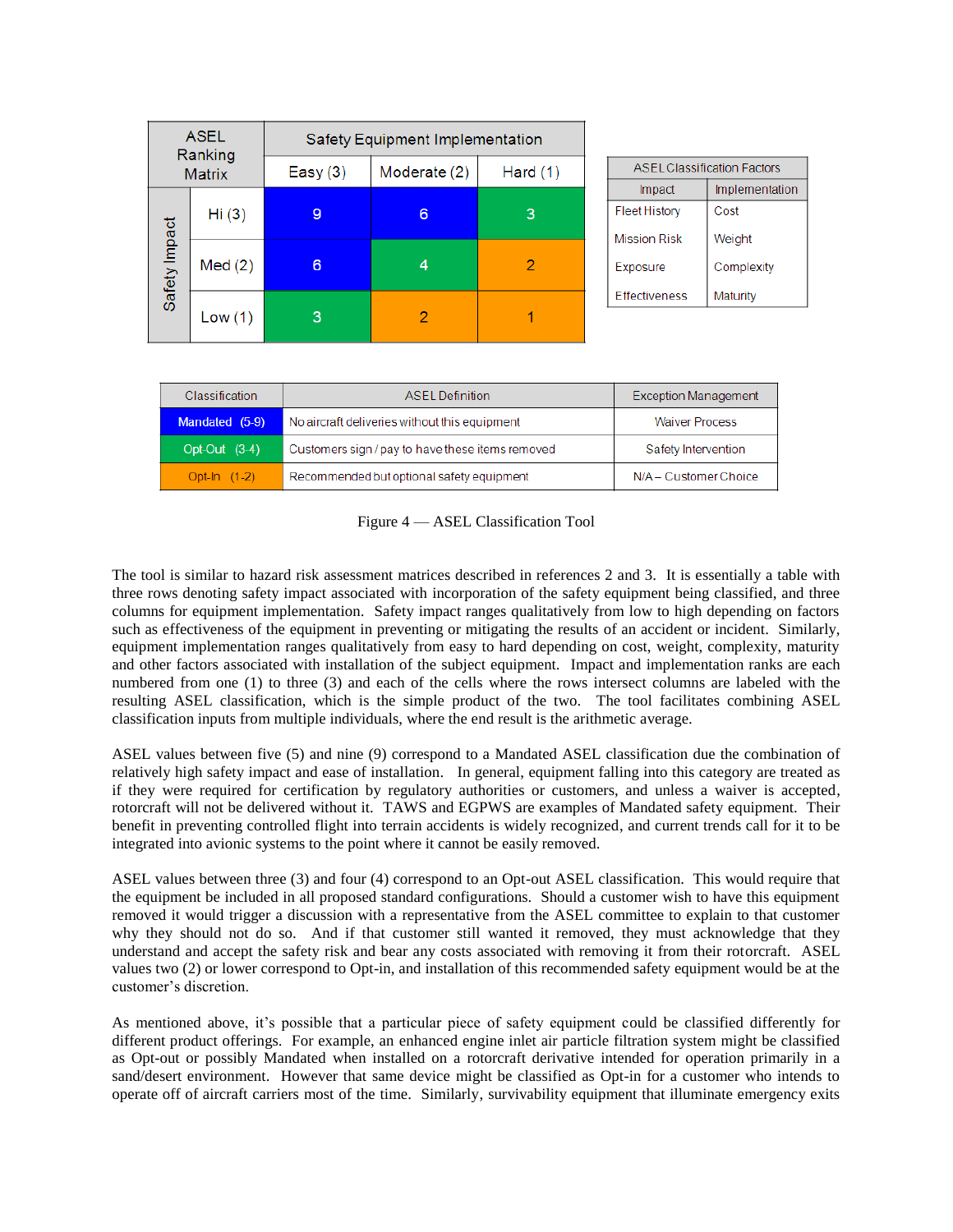and deploy a floating rescue transponder might be classified as Opt-in for desert operations, but Mandated for overwater operations.

The classification tool is new and still somewhat of a work in progress. There are opportunities to clarify impact and implementation criteria, and the classification value ranges are subject to change. There is also an opportunity to adapt the tool to help determine priorities for safety equipment currently in development and pursuit of new safety technologies.

### **Summary**

The concept of optional safety equipment as described in current regulatory policy is supported by traditional system safety principles. There are advantages in identifying mandatory (built-in) and optional safety equipment in product marketing and sales materials, and some considerations on how this can be done were discussed. These include making use of cross-functional team approach and applying a methodology that takes into account both the impact on safety and various equipment installation factors.

### Acknowledgement

The authors would like to thank Kevin Ohrenberger and Paul Inguanti from the Sikorsky Aircraft Corp. research & engineering department and Brian Mularski from the aviation & product safety group for help in identifying the need for and developing and administering Sikorsky's ASEL process. They would also like to acknowledge senior Sikorsky leaders and their representatives on the ASEL committee for their vision, guidance, and contributions in implementing the ASEL process.

## References

- 1. PS-ASW-27, 29-10, Policy Statement Concerning Non-Required Safety Enhancing Equipment (NORSEE) in Rotorcraft, Federal Aviation Administration, 29 May 2013.
- 2. System Safety Engineering and Management, 2nd Edition, Harold Roland and Brian Moriarty, ©1990 John Wiley & Sons.
- 3. MIL-STD-882E, Standard Practice System Safety, US Department of Defense, 11 May 2012.
- 4. SAE ARP-4761, Guidelines and Methods for Conducting the Safety Assessment Process on Civil Airborne Systems and Equipment, Society of Automotive Engineers, Dec 1996.

## Biography

Primary Author: Clifford Parizo, BS, MS, Manager – System Safety, Sikorsky Aircraft Corp, 6900 Main Street, Stratford, CT USA, telephone – (203) 386-6103, facsimile – (869) 998-6807, e-mail – [cparizo@sikorsky.com.](mailto:cparizo@sikorsky.com)

Mr. Parizo holds a Bachelor of Science degree in Mechanical Engineering from Worcester Polytechnic Institute and a Master of Science degree in Management from Rensselaer Polytechnic Institute. He has a total of thirty-five years of experience in areas of test engineering, product safety, and system safety for rotorcraft design and development programs. He has attended and supported ISSC conferences since 2003, and been a member of the ISSS since July 2008. He received the Northeast Chapter President's Award for his efforts in revitalizing the New England Chapter and helping to form the Northeast Chapter in 2011.